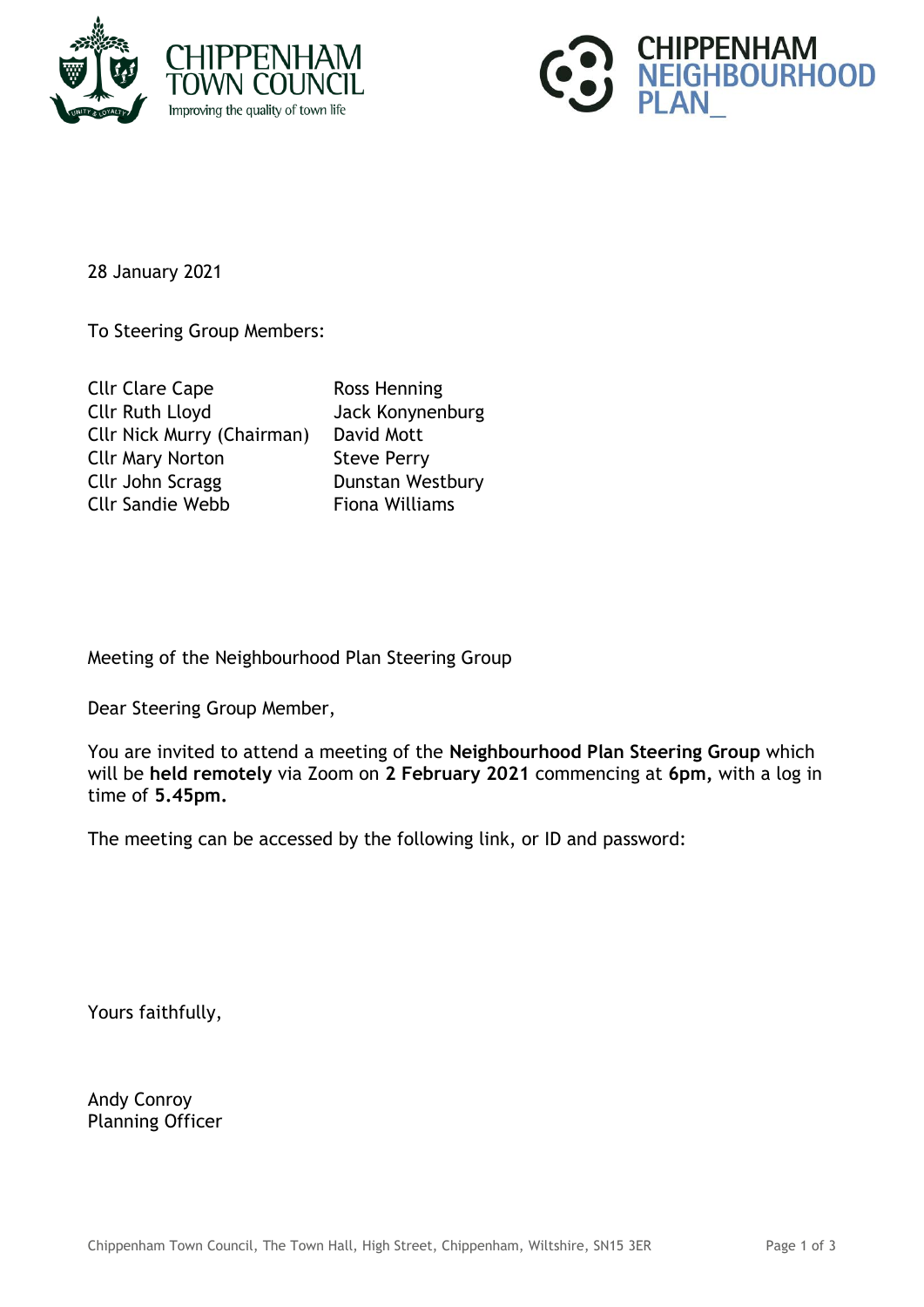## Agenda

## **Neighbourhood Plan Steering Group Meeting – 2 February 2021, 6pm, Remote Meeting (via Zoom)**

| 1.  | APOLOGIES FOR ABSENCE                                                                                                                                                                                                                           |
|-----|-------------------------------------------------------------------------------------------------------------------------------------------------------------------------------------------------------------------------------------------------|
| 2.  | DECLARATION OF INTEREST                                                                                                                                                                                                                         |
|     | All Members of the Steering Group are reminded to declare any pecuniary or non-<br>pecuniary interests they may have, in accordance with the Town Council's latest<br>approved Code of Conduct                                                  |
| 3.  | PROTOCOL FOR VIRTUAL MEETINGS OF THE NPSG                                                                                                                                                                                                       |
|     | To note, and to apply, the Protocol to this virtual meeting (copy attached)                                                                                                                                                                     |
| 4.  | <b>MINUTES</b>                                                                                                                                                                                                                                  |
|     | To approve as a correct record and to sign the draft minutes of the meeting held on 5<br>January 2021 (copy attached)                                                                                                                           |
| 5.  | <b>CHAIRMAN'S ANNOUNCEMENTS</b>                                                                                                                                                                                                                 |
| 6.  | <b>WALPA UPDATE</b>                                                                                                                                                                                                                             |
|     | Chairman/Planning Officer to update Steering Group Members on recent WALPA<br>meetings                                                                                                                                                          |
| 7.  | <b>GREEN BUFFER POLICY</b>                                                                                                                                                                                                                      |
|     | To approve, or suggest amendments to, the proposed Green Buffer policy (copy<br>attached)                                                                                                                                                       |
| 8.  | <b>COMMENTS ON VERSION 2 OF DRAFT PLAN</b>                                                                                                                                                                                                      |
|     | To provide any comments on Version 2 of the Draft Neighbourhood Plan & Annexe 1<br>(Chippenham Design Guide) (which have been revised as per the amendments suggested<br>by the Steering Group to Version 1, plus Planning Officer amendments): |
|     | Notable additions/changes for the Steering Group to consider include:                                                                                                                                                                           |
|     | • Text for Section 12 - Developer Contributions<br>Revision to Policy TC7 - Residential Uses in the Town Centre<br>$\bullet$                                                                                                                    |
| 9.  | TIMELINE/PROCESS FOR LOCAL PLAN REVIEW COMMENTS                                                                                                                                                                                                 |
|     | To note the timeline/process for submission of Steering Group comments on the<br>Wiltshire Local Plan Review (copy attached)                                                                                                                    |
| 10. | RESPONSE ON WILTSHIRE LOCAL PLAN REVIEW                                                                                                                                                                                                         |
|     | To discuss and agree comments collected from the Steering Group, Planning Officer &<br>Planning Consultant outlined in the Comments on Local Plan Review (copy attached) for                                                                    |